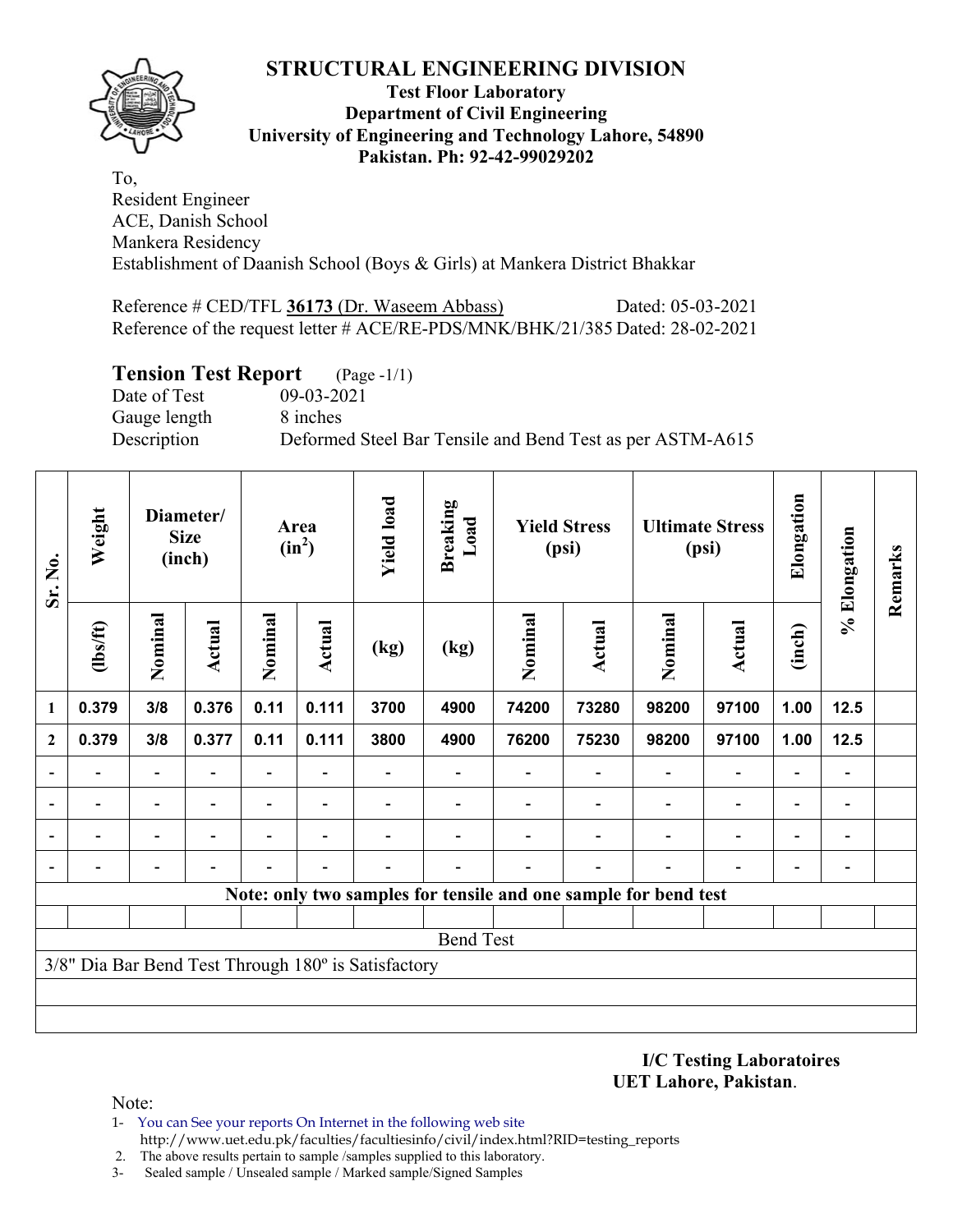

#### **Test Floor Laboratory Department of Civil Engineering University of Engineering and Technology Lahore, 54890 Pakistan. Ph: 92-42-99029202**

To, M/S Building Standards Lahore (Khadim-e-Punjab Ujala Program South Punjab Package 05 and Package 08) (Pedestal Structure, Pedestal / J Bolt Stirrups)

| Reference # CED/TFL 36178 (Dr. Waseem Abbass)          | Dated: 08-03-2021 |
|--------------------------------------------------------|-------------------|
| Reference of the request letter $\#$ GT/LTR/210308-015 | Dated: 08-03-2021 |

## **Tension Test Report** (Page -1/1)

Date of Test 09-03-2021 Gauge length 8 inches

Description Deformed Steel Bar Tensile Test as per ASTM-A615

| Weight                                    |                          |                          |                                                   |                          | <b>Yield load</b> | <b>Breaking</b><br>Load  |                          |                              |                                                                        |                              | Elongation                      |                          | Remarks      |
|-------------------------------------------|--------------------------|--------------------------|---------------------------------------------------|--------------------------|-------------------|--------------------------|--------------------------|------------------------------|------------------------------------------------------------------------|------------------------------|---------------------------------|--------------------------|--------------|
| Nominal<br>$\frac{2}{10}$<br>0.373<br>9.5 |                          |                          | Nominal                                           | <b>Actual</b>            | (kg)              | (kg)                     | Nominal                  | <b>Actual</b>                | Nominal                                                                | <b>Actual</b>                | (inch)                          |                          |              |
|                                           |                          | 9.49                     | 0.110                                             | 0.110                    | 4600              | 8600                     | 92200                    | 92550                        | 172400                                                                 | 173100                       | 0.40                            | 5.0                      |              |
|                                           | $\overline{\phantom{0}}$ | $\overline{\phantom{0}}$ | $\overline{\phantom{a}}$                          | $\overline{\phantom{a}}$ |                   | $\overline{\phantom{a}}$ | $\overline{\phantom{a}}$ | $\qquad \qquad \blacksquare$ | $\overline{\phantom{0}}$                                               | $\overline{\phantom{a}}$     | $\overline{\phantom{a}}$        | $\overline{\phantom{a}}$ |              |
|                                           |                          | $\overline{\phantom{0}}$ | $\overline{\phantom{0}}$                          | -                        |                   |                          |                          | $\overline{\phantom{0}}$     | -                                                                      | $\overline{\phantom{0}}$     | $\overline{\phantom{a}}$        | $\overline{\phantom{0}}$ |              |
|                                           |                          | $\overline{\phantom{0}}$ |                                                   | $\overline{\phantom{0}}$ |                   |                          | $\blacksquare$           | $\overline{\phantom{0}}$     | $\overline{\phantom{0}}$                                               | $\overline{\phantom{a}}$     | $\overline{\phantom{a}}$        | $\overline{\phantom{a}}$ |              |
| $\overline{\phantom{0}}$                  | $\overline{\phantom{0}}$ | $\blacksquare$           | $\overline{\phantom{0}}$                          | $\overline{\phantom{a}}$ |                   | $\overline{\phantom{0}}$ | $\blacksquare$           | $\qquad \qquad \blacksquare$ | $\blacksquare$                                                         | $\qquad \qquad \blacksquare$ | $\overline{\phantom{a}}$        | $\blacksquare$           |              |
| $\overline{\phantom{0}}$                  | $\overline{\phantom{0}}$ | $\overline{\phantom{0}}$ | $\overline{\phantom{0}}$                          | $\qquad \qquad -$        |                   | $\overline{\phantom{0}}$ | $\overline{\phantom{0}}$ | $\overline{\phantom{0}}$     | -                                                                      | $\overline{\phantom{a}}$     | $\overline{\phantom{a}}$        | $\blacksquare$           |              |
|                                           |                          |                          |                                                   |                          |                   |                          |                          |                              |                                                                        |                              |                                 |                          |              |
|                                           |                          |                          |                                                   |                          |                   |                          |                          |                              |                                                                        |                              |                                 |                          |              |
|                                           |                          |                          |                                                   |                          |                   |                          |                          |                              |                                                                        |                              |                                 |                          |              |
|                                           |                          |                          |                                                   |                          |                   |                          |                          |                              |                                                                        |                              |                                 |                          |              |
|                                           |                          |                          |                                                   |                          |                   |                          |                          |                              |                                                                        |                              |                                 |                          |              |
|                                           |                          |                          |                                                   |                          |                   |                          |                          |                              |                                                                        |                              |                                 |                          |              |
|                                           |                          |                          | Diameter/<br><b>Size</b><br>(mm)<br><b>Actual</b> |                          | Area<br>$(in^2)$  |                          |                          | <b>Bend Test</b>             | <b>Yield Stress</b><br>(psi)<br>Note: only one sample for tensile test |                              | <b>Ultimate Stress</b><br>(psi) |                          | % Elongation |

#### **I/C Testing Laboratoires UET Lahore, Pakistan**.

- 1- You can See your reports On Internet in the following web site http://www.uet.edu.pk/faculties/facultiesinfo/civil/index.html?RID=testing\_reports
- 2. The above results pertain to sample /samples supplied to this laboratory.
- 3- Sealed sample / Unsealed sample / Marked sample/Signed Samples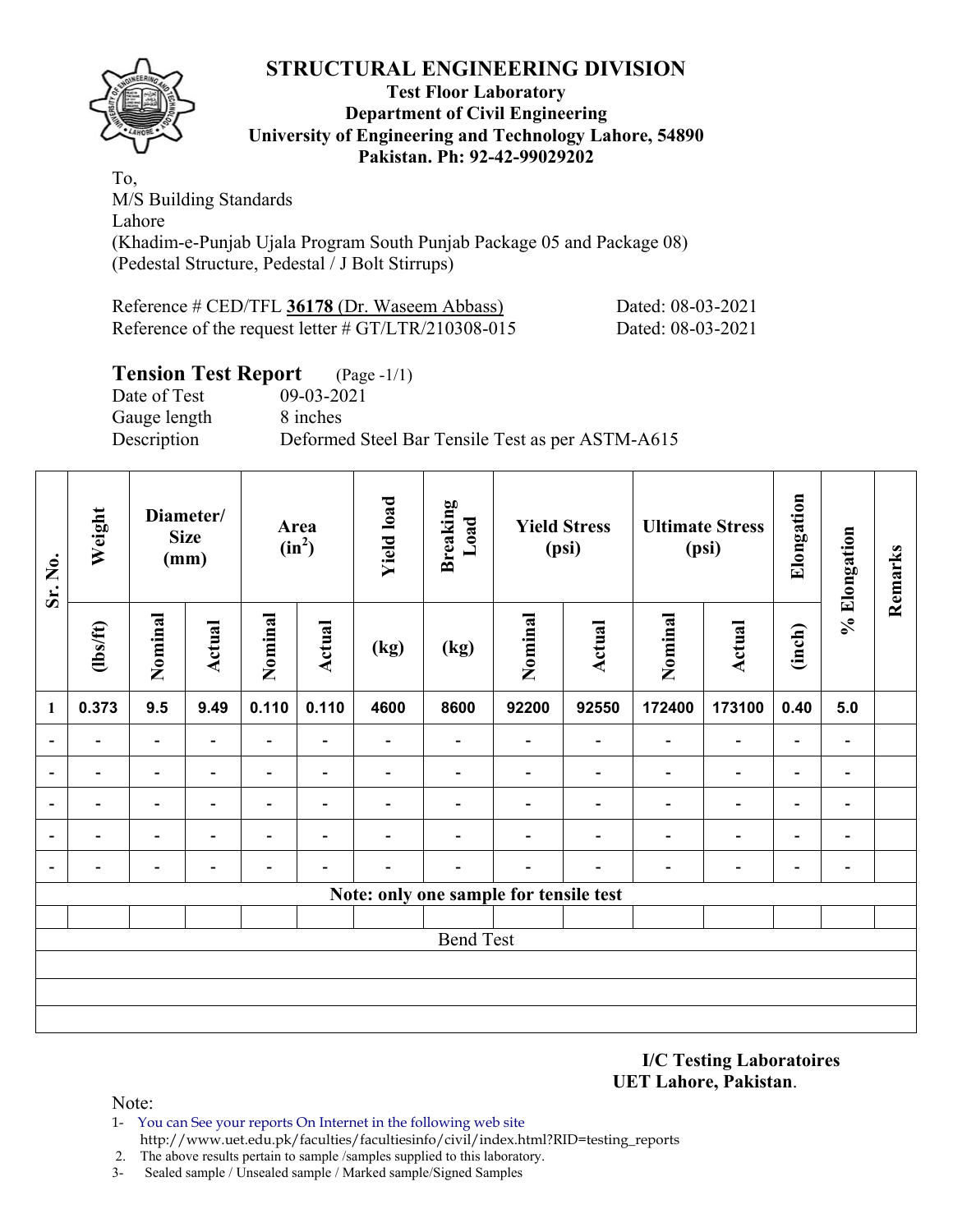

### **Test Floor Laboratory Department of Civil Engineering University of Engineering and Technology Lahore, 54890 Pakistan. Ph: 92-42-99029202**

To, Material Engineer DHA Bahawalpur (316, Emgineering ref. No. 607 (Army Public School Bahawalpur)

| Reference # CED/TFL 36179 (Dr. Waseem Abbass)   | Dated: 08-03-2021 |
|-------------------------------------------------|-------------------|
| Reference of the request letter $\#$ 426/QC/MTL | Dated: 05-03-2021 |

# **Tension Test Report** (Page -1/1)

Date of Test 09-03-2021 Gauge length 8 inches

Description Deformed Steel Bar Tensile and Bend Test as per ASTM-A615

| Sr. No. | Weight                                        |                          | Diameter/<br>size        |                          | Area<br>$(in^2)$         | <b>Yield load</b> | <b>Breaking</b><br>Load |         | <b>Yield Stress</b><br>(psi) |                                                                | <b>Ultimate Stress</b><br>(psi) | Elongation               | % Elongation             | Remarks |
|---------|-----------------------------------------------|--------------------------|--------------------------|--------------------------|--------------------------|-------------------|-------------------------|---------|------------------------------|----------------------------------------------------------------|---------------------------------|--------------------------|--------------------------|---------|
|         | $\frac{2}{10}$                                | Nominal<br>$(\#)$        | Actual<br>(inch)         | Nominal                  | Actual                   | (kg)              | (kg)                    | Nominal | Actual                       | Nominal                                                        | <b>Actual</b>                   | (inch)                   |                          |         |
| 1       | 0.413                                         | $\mathbf{3}$             | 0.393                    | 0.11                     | 0.122                    | 4000              | 5400                    | 80200   | 72540                        | 108200                                                         | 98000                           | 1.00                     | 12.5                     |         |
|         |                                               | $\blacksquare$           |                          | $\overline{\phantom{0}}$ | $\overline{\phantom{0}}$ |                   |                         |         |                              | $\overline{\phantom{0}}$                                       | $\overline{\phantom{a}}$        |                          |                          |         |
|         |                                               | $\blacksquare$           |                          | $\blacksquare$           |                          |                   |                         |         |                              |                                                                | $\blacksquare$                  | $\blacksquare$           | $\blacksquare$           |         |
|         | $\overline{\phantom{0}}$                      | $\overline{\phantom{0}}$ |                          |                          | $\overline{\phantom{a}}$ |                   |                         |         |                              |                                                                | $\overline{\phantom{0}}$        | $\overline{\phantom{0}}$ | $\overline{\phantom{a}}$ |         |
|         | $\blacksquare$                                | $\overline{\phantom{0}}$ | $\overline{\phantom{0}}$ | $\blacksquare$           | $\overline{\phantom{a}}$ |                   |                         |         |                              | $\blacksquare$                                                 | $\blacksquare$                  | $\blacksquare$           | $\blacksquare$           |         |
|         | $\overline{\phantom{0}}$                      | $\overline{\phantom{0}}$ |                          |                          | $\blacksquare$           |                   |                         |         |                              |                                                                | $\overline{\phantom{0}}$        | $\overline{\phantom{0}}$ |                          |         |
|         |                                               |                          |                          |                          |                          |                   |                         |         |                              | Note: only one sample for tensile and one sample for bend test |                                 |                          |                          |         |
|         |                                               |                          |                          |                          |                          |                   |                         |         |                              |                                                                |                                 |                          |                          |         |
|         |                                               |                          |                          |                          |                          |                   | <b>Bend Test</b>        |         |                              |                                                                |                                 |                          |                          |         |
|         | #3 Bar Bend Test Through 180° is Satisfactory |                          |                          |                          |                          |                   |                         |         |                              |                                                                |                                 |                          |                          |         |
|         |                                               |                          |                          |                          |                          |                   |                         |         |                              |                                                                |                                 |                          |                          |         |
|         |                                               |                          |                          |                          |                          |                   |                         |         |                              |                                                                |                                 |                          |                          |         |

**I/C Testing Laboratoires UET Lahore, Pakistan**.

Note:

1- You can See your reports On Internet in the following web site http://www.uet.edu.pk/faculties/facultiesinfo/civil/index.html?RID=testing\_reports

2. The above results pertain to sample /samples supplied to this laboratory.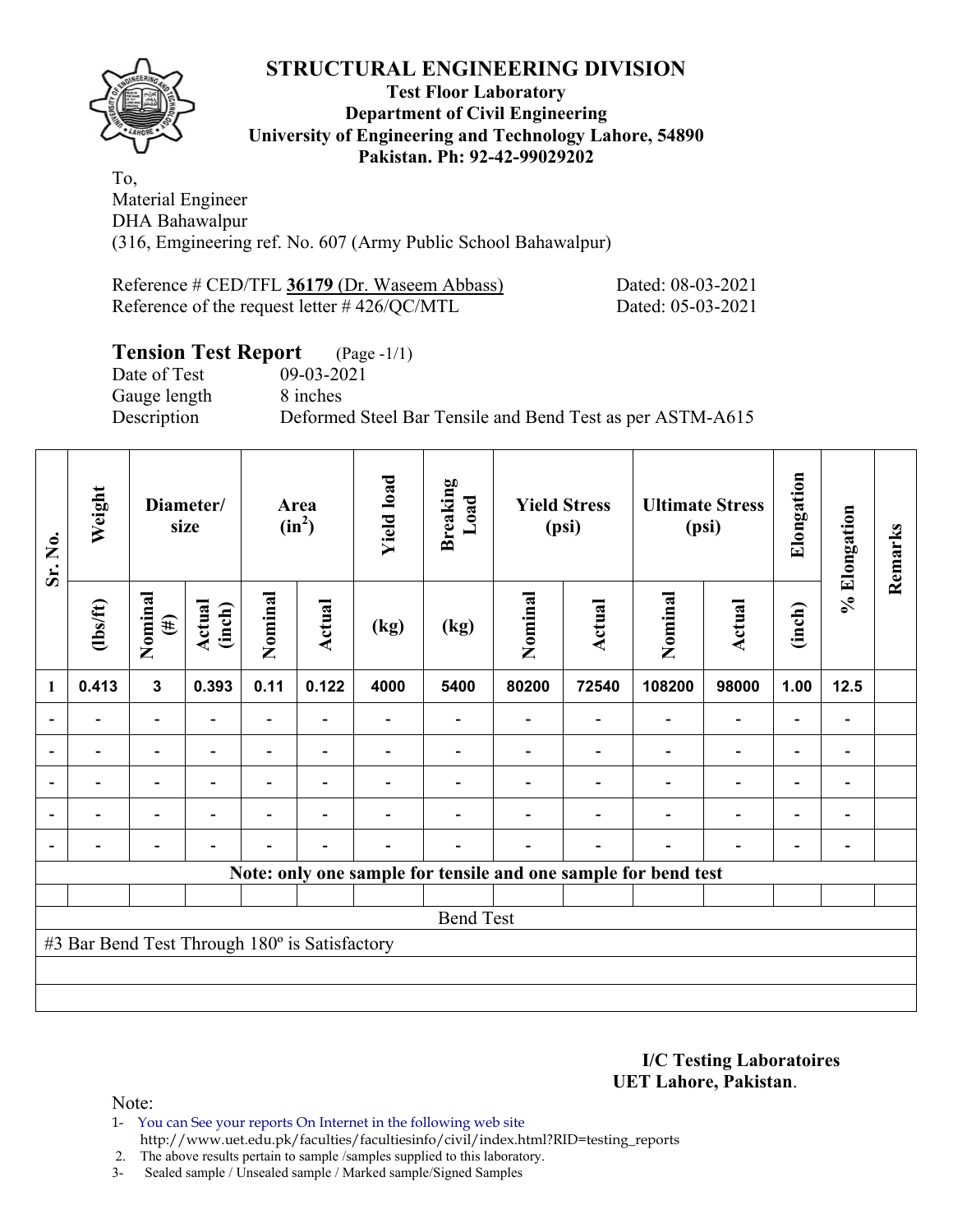

#### **Test Floor Laboratory Department of Civil Engineering University of Engineering and Technology Lahore, 54890 Pakistan. Ph: 92-42-99029202**

To, Manager Construction Projects Alied Bank Construction of ABL Building, 3-Babar Block, New Garden Town, Lahore

| Reference # CED/TFL 36180 (Dr. Waseem Abbass)              | Dated: 08-03-2021 |
|------------------------------------------------------------|-------------------|
| Reference of the request letter # HOL/ENGG.C.P./SM/2021/21 | Dated: 08-03-2021 |

# **Tension Test Report** (Page -1/1)

Date of Test 09-03-2021 Gauge length 8 inches

Description Deformed Steel Bar Tensile and Bend Test as per ASTM-A615

| Sr. No.        | Weight                                        |                          | Diameter/<br><b>Size</b> |         | Area<br>$(in^2)$         | <b>Yield load</b>        | <b>Breaking</b><br>Load |         | <b>Yield Stress</b><br>(psi)                                    |                | <b>Ultimate Stress</b><br>(psi) | Elongation               | % Elongation                 | Remarks      |
|----------------|-----------------------------------------------|--------------------------|--------------------------|---------|--------------------------|--------------------------|-------------------------|---------|-----------------------------------------------------------------|----------------|---------------------------------|--------------------------|------------------------------|--------------|
|                | $\frac{2}{10}$                                | Nominal<br>$(\#)$        | Actual<br>(inch)         | Nominal | <b>Actual</b>            | (kg)                     | (kg)                    | Nominal | Actual                                                          | Nominal        | Actual                          | (inch)                   |                              |              |
| 1              | 0.375                                         | $\mathbf{3}$             | 0.374                    | 0.11    | 0.110                    | 3800                     | 4500                    | 76200   | 76060                                                           | 90200          | 90100                           | 0.90                     | 11.3                         |              |
| $\mathbf{2}$   | 0.372                                         | $\mathbf 3$              | 0.373                    | 0.11    | 0.109                    | 3700                     | 4600                    | 74200   | 74500                                                           | 92200          | 92700                           | 0.80                     | 10.0                         | Amreli Steel |
|                |                                               | $\overline{\phantom{0}}$ |                          |         |                          |                          |                         |         |                                                                 |                | $\overline{\phantom{0}}$        | ۰                        |                              |              |
|                | $\overline{\phantom{0}}$                      | $\overline{\phantom{a}}$ |                          |         | ٠                        |                          |                         |         | $\overline{\phantom{0}}$                                        |                | $\overline{\phantom{0}}$        | $\overline{\phantom{a}}$ | $\qquad \qquad \blacksquare$ |              |
| $\blacksquare$ | $\overline{\phantom{0}}$                      | $\overline{\phantom{a}}$ |                          | Ξ.      | $\overline{\phantom{a}}$ |                          |                         |         | $\blacksquare$                                                  | $\blacksquare$ | $\overline{a}$                  | $\overline{\phantom{0}}$ | $\overline{\phantom{0}}$     |              |
|                | $\overline{\phantom{0}}$                      | $\overline{\phantom{a}}$ |                          |         | $\overline{\phantom{0}}$ | $\overline{\phantom{0}}$ |                         |         | $\overline{\phantom{0}}$                                        | $\blacksquare$ | $\overline{\phantom{0}}$        | $\overline{\phantom{a}}$ | $\blacksquare$               |              |
|                |                                               |                          |                          |         |                          |                          |                         |         | Note: only two samples for tensile and one sample for bend test |                |                                 |                          |                              |              |
|                |                                               |                          |                          |         |                          |                          |                         |         |                                                                 |                |                                 |                          |                              |              |
|                |                                               |                          |                          |         |                          |                          | <b>Bend Test</b>        |         |                                                                 |                |                                 |                          |                              |              |
|                | #3 Bar Bend Test Through 180° is Satisfactory |                          |                          |         |                          |                          |                         |         |                                                                 |                |                                 |                          |                              |              |
|                |                                               |                          |                          |         |                          |                          |                         |         |                                                                 |                |                                 |                          |                              |              |
|                |                                               |                          |                          |         |                          |                          |                         |         |                                                                 |                |                                 |                          |                              |              |

**I/C Testing Laboratoires UET Lahore, Pakistan**.

Note:

1- You can See your reports On Internet in the following web site http://www.uet.edu.pk/faculties/facultiesinfo/civil/index.html?RID=testing\_reports

2. The above results pertain to sample /samples supplied to this laboratory.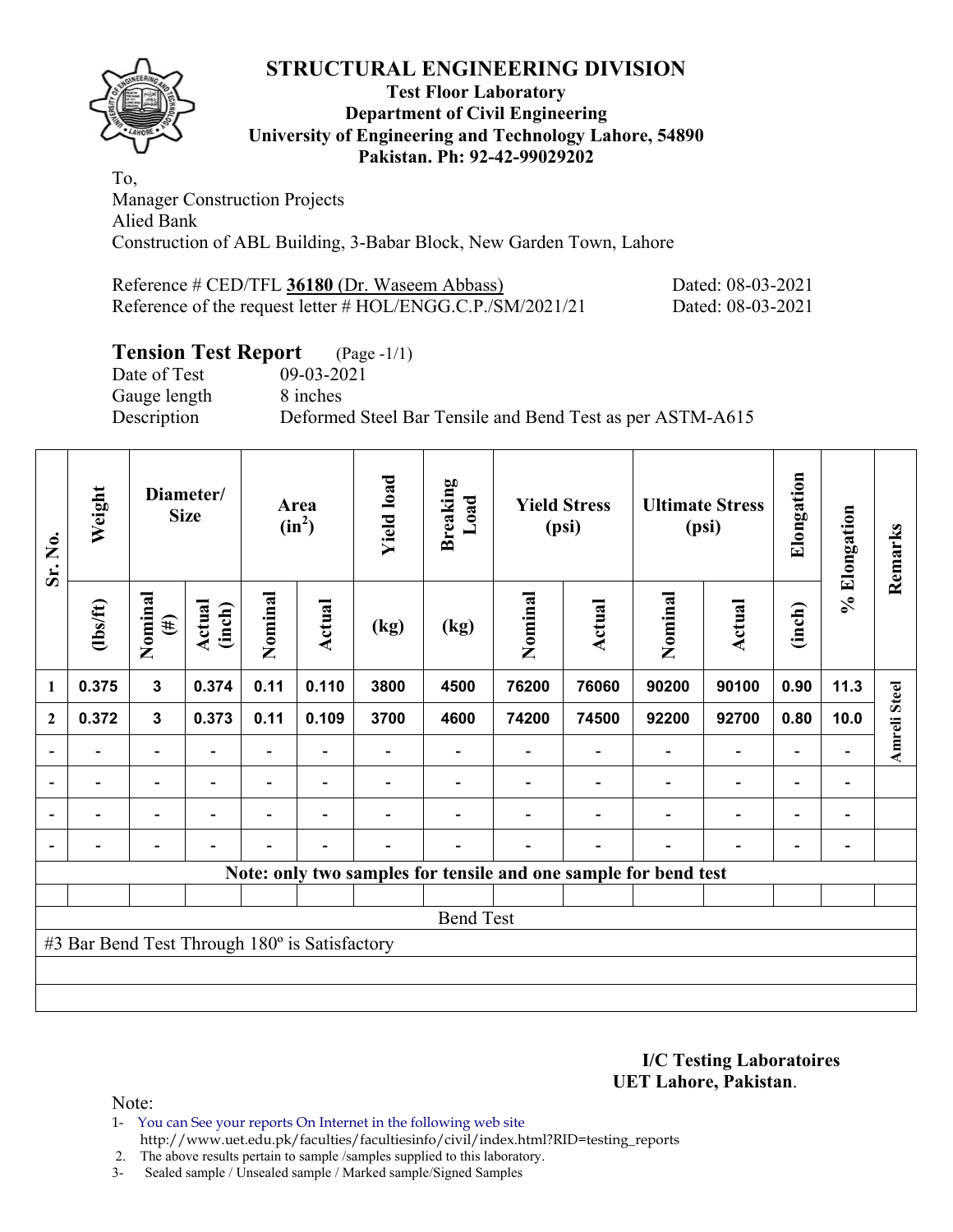

#### **Test Floor Laboratory Department of Civil Engineering University of Engineering and Technology Lahore, 54890 Pakistan. Ph: 92-42-99029202**

To, Resident Engineer Orbit Housing The Springs, Apartment Lahore

Reference # CED/TFL 36181 (Dr. Waseem Abbass) Dated: 08-03-2021 Reference of the request letter # Nil Dated: 08-03-2021

## **Tension Test Report** (Page -1/1) Date of Test 09-03-2021 Gauge length 8 inches Description Deformed Steel Bar Tensile and Bend Test as per ASTM-A615

| Sr. No.          | Weight                                        |                          | Diameter/<br>size |         | <b>Yield load</b><br><b>Breaking</b><br>Load<br><b>Yield Stress</b><br>Area<br>$(in^2)$<br>(psi) |      |                  |         | <b>Ultimate Stress</b><br>(psi) | Elongation                                                      | % Elongation             | Remarks                  |                              |  |
|------------------|-----------------------------------------------|--------------------------|-------------------|---------|--------------------------------------------------------------------------------------------------|------|------------------|---------|---------------------------------|-----------------------------------------------------------------|--------------------------|--------------------------|------------------------------|--|
|                  | $\frac{2}{10}$                                | Nominal<br>$(\#)$        | Actual<br>(inch)  | Nominal | Actual                                                                                           | (kg) | (kg)             | Nominal | <b>Actual</b>                   | Nominal                                                         | <b>Actual</b>            | (inch)                   |                              |  |
| $\mathbf{1}$     | 0.407                                         | $\mathbf{3}$             | 0.390             | 0.11    | 0.119                                                                                            | 4300 | 5400             | 86200   | 79320                           | 108200                                                          | 99700                    | 0.90                     | 11.3                         |  |
| $\boldsymbol{2}$ | 0.405                                         | $\mathbf{3}$             | 0.389             | 0.11    | 0.119                                                                                            | 4300 | 5400             | 86200   | 79690                           | 108200                                                          | 100100                   | 0.90                     | 11.3                         |  |
|                  |                                               | $\overline{\phantom{0}}$ |                   |         |                                                                                                  |      |                  |         |                                 |                                                                 | $\overline{\phantom{0}}$ | $\overline{\phantom{0}}$ |                              |  |
| $\blacksquare$   | $\blacksquare$                                | $\overline{\phantom{a}}$ |                   |         | $\blacksquare$                                                                                   |      |                  |         |                                 |                                                                 | $\overline{\phantom{0}}$ | $\overline{\phantom{0}}$ | $\blacksquare$               |  |
| $\blacksquare$   | -                                             | Ξ.                       |                   |         |                                                                                                  |      |                  |         |                                 | ۰                                                               | $\blacksquare$           | $\overline{\phantom{0}}$ | $\overline{\phantom{0}}$     |  |
|                  |                                               | $\overline{a}$           |                   |         | $\blacksquare$                                                                                   |      |                  |         |                                 | $\blacksquare$                                                  | $\overline{a}$           | -                        | $\qquad \qquad \blacksquare$ |  |
|                  |                                               |                          |                   |         |                                                                                                  |      |                  |         |                                 | Note: only two samples for tensile and one sample for bend test |                          |                          |                              |  |
|                  |                                               |                          |                   |         |                                                                                                  |      |                  |         |                                 |                                                                 |                          |                          |                              |  |
|                  |                                               |                          |                   |         |                                                                                                  |      | <b>Bend Test</b> |         |                                 |                                                                 |                          |                          |                              |  |
|                  | #3 Bar Bend Test Through 180° is Satisfactory |                          |                   |         |                                                                                                  |      |                  |         |                                 |                                                                 |                          |                          |                              |  |
|                  |                                               |                          |                   |         |                                                                                                  |      |                  |         |                                 |                                                                 |                          |                          |                              |  |
|                  |                                               |                          |                   |         |                                                                                                  |      |                  |         |                                 |                                                                 |                          |                          |                              |  |

**I/C Testing Laboratoires UET Lahore, Pakistan**.

- 1- You can See your reports On Internet in the following web site http://www.uet.edu.pk/faculties/facultiesinfo/civil/index.html?RID=testing\_reports
- 2. The above results pertain to sample /samples supplied to this laboratory.
- 3- Sealed sample / Unsealed sample / Marked sample/Signed Samples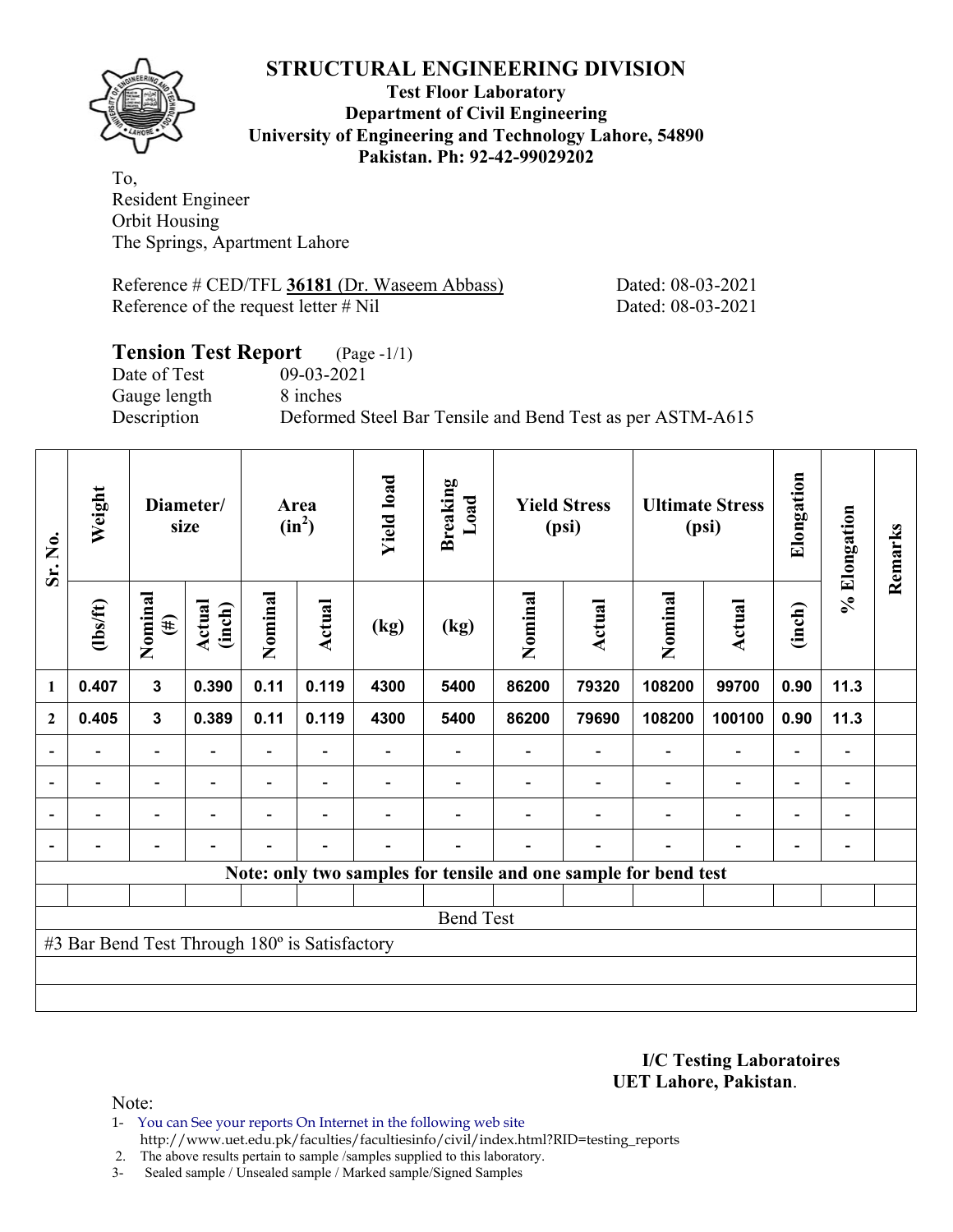**Test Floor Laboratory Department of Civil Engineering University of Engineering and Technology Lahore, 54890 Pakistan. Ph: 92-42-99029202** 

To, Assistant Director - II Buliding Research Station, Lahore (M/S Pak Steel Mill, Islamabad)

Reference # CED/TFL **36182** (Dr. Waseem Abbass) Dated: 08-03-2021 Reference of the request letter # 154-R/591 Dated: 08-03-2021

#### **Tension Test Report** (Page -1/1) Date of Test 09-03-2021

Gauge length 8 inches

Description Deformed Steel Bar Tensile Test as per ASTM-A615

| Sr. No.                  | Weight         | Diameter/<br>size        |                  |                          | Area<br>$(in^2)$         | <b>Yield load</b> | <b>Breaking</b><br>Load                |                          | <b>Yield Stress</b><br>(psi) |                          | <b>Ultimate Stress</b><br>(psi) | Elongation               | % Elongation                 | Remarks |
|--------------------------|----------------|--------------------------|------------------|--------------------------|--------------------------|-------------------|----------------------------------------|--------------------------|------------------------------|--------------------------|---------------------------------|--------------------------|------------------------------|---------|
|                          | $\frac{2}{10}$ | Nominal<br>$(\#)$        | Actual<br>(inch) | Nominal<br>Actual        |                          | (kg)              | (kg)                                   | Nominal                  | Actual                       | Nominal                  | Actual                          | (inch)                   |                              |         |
| $\mathbf{1}$             | 0.391          | $\overline{\mathbf{3}}$  | 0.383            | 0.11                     | 0.115                    | 4200              | 5500                                   | 84200                    | 80560                        | 110200                   | 105500                          | 0.90                     | 11.3                         |         |
| $\overline{\phantom{a}}$ | -              | $\overline{\phantom{a}}$ |                  | $\overline{\phantom{a}}$ |                          |                   | $\overline{\phantom{0}}$               | $\overline{\phantom{0}}$ |                              | $\overline{\phantom{0}}$ | $\overline{\phantom{a}}$        | $\overline{\phantom{a}}$ |                              |         |
| $\overline{\phantom{a}}$ | $\blacksquare$ | $\overline{\phantom{a}}$ | $\blacksquare$   | $\overline{\phantom{a}}$ | $\blacksquare$           | $\blacksquare$    | $\blacksquare$                         | $\blacksquare$           | ۰                            | $\overline{\phantom{0}}$ | $\overline{\phantom{a}}$        | $\overline{\phantom{a}}$ | $\overline{\phantom{0}}$     |         |
| $\overline{\phantom{a}}$ |                | $\overline{\phantom{0}}$ |                  | $\overline{\phantom{0}}$ | $\overline{\phantom{0}}$ |                   |                                        |                          |                              | $\overline{\phantom{0}}$ | -                               | -                        | $\qquad \qquad \blacksquare$ |         |
| $\overline{\phantom{a}}$ |                | $\blacksquare$           |                  | ۰                        | $\overline{\phantom{0}}$ |                   |                                        |                          |                              | $\overline{\phantom{0}}$ | $\overline{\phantom{0}}$        | $\overline{\phantom{a}}$ | $\overline{\phantom{0}}$     |         |
| $\overline{\phantom{a}}$ |                |                          |                  |                          |                          |                   |                                        |                          |                              |                          | -                               | -                        | $\blacksquare$               |         |
|                          |                |                          |                  |                          |                          |                   | Note: only one sample for tensile test |                          |                              |                          |                                 |                          |                              |         |
|                          |                |                          |                  |                          |                          |                   |                                        |                          |                              |                          |                                 |                          |                              |         |
|                          |                |                          |                  |                          |                          |                   | <b>Bend Test</b>                       |                          |                              |                          |                                 |                          |                              |         |
|                          |                |                          |                  |                          |                          |                   |                                        |                          |                              |                          |                                 |                          |                              |         |
|                          |                |                          |                  |                          |                          |                   |                                        |                          |                              |                          |                                 |                          |                              |         |
|                          |                |                          |                  |                          |                          |                   |                                        |                          |                              |                          |                                 |                          |                              |         |

**I/C Testing Laboratoires UET Lahore, Pakistan**.

Note:

1- You can See your reports On Internet in the following web site http://www.uet.edu.pk/faculties/facultiesinfo/civil/index.html?RID=testing\_reports

2. The above results pertain to sample /samples supplied to this laboratory.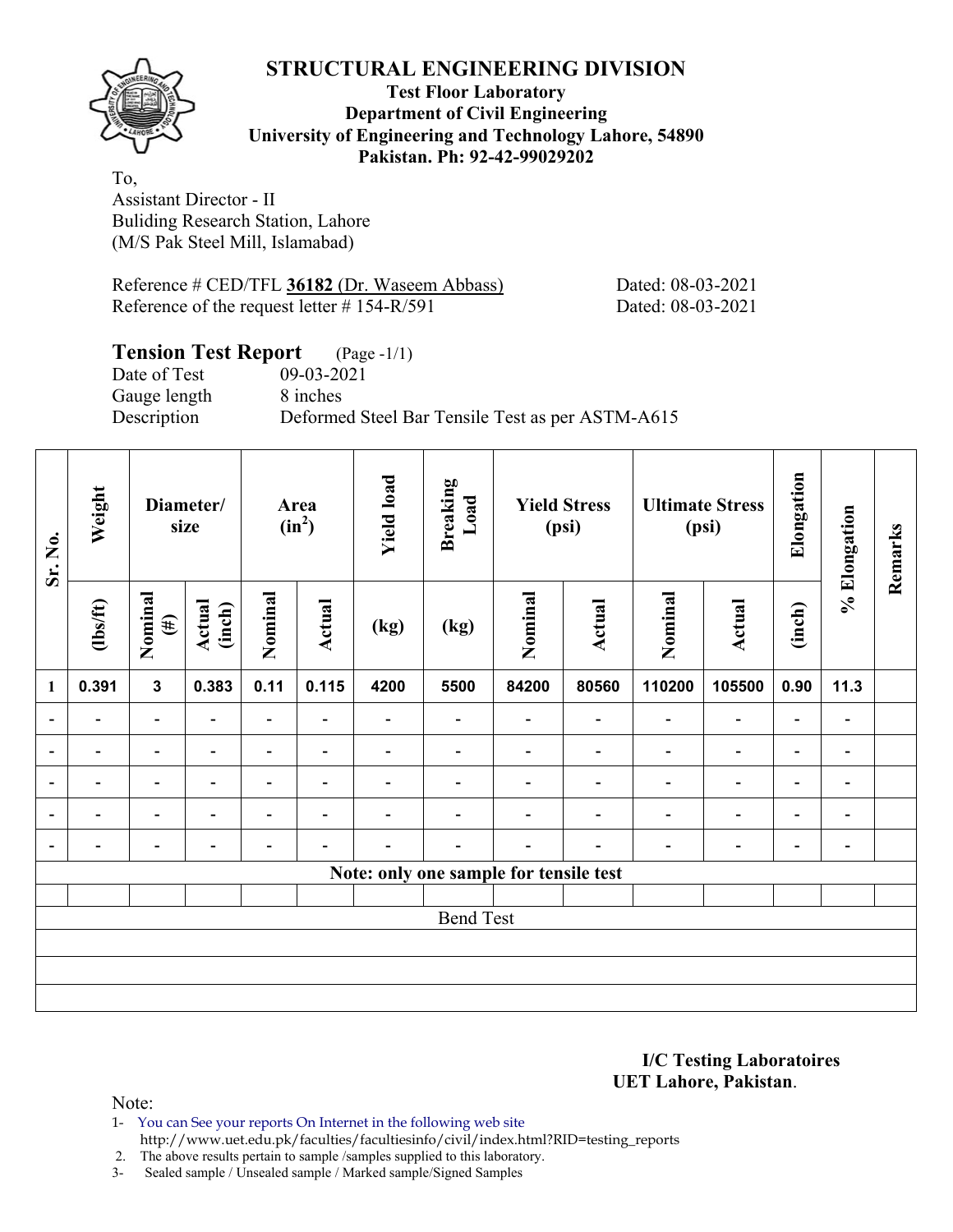

### **Test Floor Laboratory Department of Civil Engineering University of Engineering and Technology Lahore, 54890 Pakistan. Ph: 92-42-99029202**

To, Resident Engineer Pillar & Sons Rumanza Golf & Country Club, DHA Multan

Reference # CED/TFL **36183** (Dr. Waseem Abbass) Dated: 08-03-2021 Reference of the request letter # P&S/OTH/GEN/00022 Dated: 05-03-2021

## **Tension Test Report** (Page -1/1)

Date of Test 09-03-2021 Gauge length 8 inches

Description Deformed Steel Bar Tensile and Bend Test as per ASTM-A615

| Sr. No.                  | Weight                                        |                          | Diameter/<br><b>Size</b> |                          | Area<br>$(in^2)$         | <b>Yield load</b> | <b>Breaking</b><br>Load |         | <b>Yield Stress</b><br>(psi) |                                                                 | <b>Ultimate Stress</b><br>(psi) | Elongation               | % Elongation   | Remarks |
|--------------------------|-----------------------------------------------|--------------------------|--------------------------|--------------------------|--------------------------|-------------------|-------------------------|---------|------------------------------|-----------------------------------------------------------------|---------------------------------|--------------------------|----------------|---------|
|                          | (1bs/ft)                                      | Nominal<br>$(\#)$        | Actual<br>(inch)         | Nominal                  | Actual                   | (kg)              | (kg)                    | Nominal | <b>Actual</b>                | Nominal                                                         | Actual                          | (inch)                   |                |         |
| 1                        | 0.373                                         | $\mathbf{3}$             | 0.373                    | 0.11                     | 0.110                    | 3300              | 5200                    | 66200   | 66400                        | 104200                                                          | 104700                          | 1.00                     | 12.5           |         |
| $\mathbf{2}$             | 0.379                                         | $\mathbf{3}$             | 0.376                    | 0.11                     | 0.111                    | 3200              | 5300                    | 64200   | 63370                        | 106200                                                          | 105000                          | 1.00                     | 12.5           |         |
|                          |                                               |                          |                          |                          |                          |                   |                         |         |                              |                                                                 |                                 |                          | $\blacksquare$ |         |
| $\blacksquare$           |                                               | $\overline{\phantom{0}}$ |                          |                          | $\blacksquare$           |                   |                         |         |                              |                                                                 | $\blacksquare$                  | $\overline{\phantom{0}}$ | $\blacksquare$ |         |
| $\overline{\phantom{a}}$ |                                               | $\overline{\phantom{0}}$ | $\blacksquare$           | $\overline{\phantom{0}}$ | $\blacksquare$           |                   |                         |         |                              | $\overline{\phantom{0}}$                                        | $\overline{\phantom{0}}$        | $\overline{\phantom{0}}$ | $\blacksquare$ |         |
| $\blacksquare$           |                                               |                          |                          |                          | $\overline{\phantom{a}}$ |                   |                         |         |                              |                                                                 | $\overline{\phantom{0}}$        |                          |                |         |
|                          |                                               |                          |                          |                          |                          |                   |                         |         |                              | Note: only two samples for tensile and one sample for bend test |                                 |                          |                |         |
|                          |                                               |                          |                          |                          |                          |                   |                         |         |                              |                                                                 |                                 |                          |                |         |
|                          |                                               |                          |                          |                          |                          |                   | <b>Bend Test</b>        |         |                              |                                                                 |                                 |                          |                |         |
|                          | #3 Bar Bend Test Through 180° is Satisfactory |                          |                          |                          |                          |                   |                         |         |                              |                                                                 |                                 |                          |                |         |
|                          |                                               |                          |                          |                          |                          |                   |                         |         |                              |                                                                 |                                 |                          |                |         |
|                          |                                               |                          |                          |                          |                          |                   |                         |         |                              |                                                                 |                                 |                          |                |         |

**I/C Testing Laboratoires UET Lahore, Pakistan**.

Note:

1- You can See your reports On Internet in the following web site http://www.uet.edu.pk/faculties/facultiesinfo/civil/index.html?RID=testing\_reports

2. The above results pertain to sample /samples supplied to this laboratory.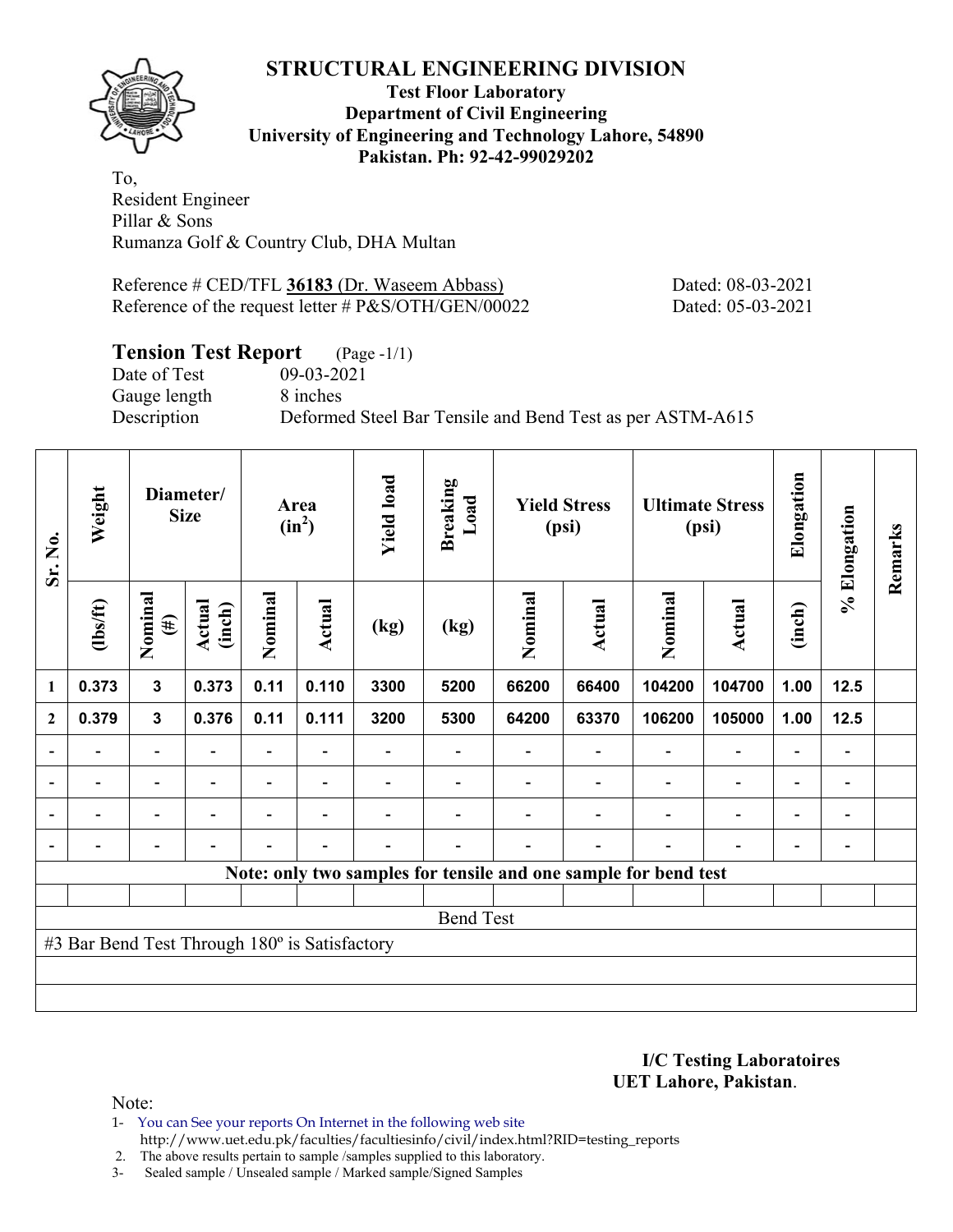

#### **Test Floor Laboratory Department of Civil Engineering University of Engineering and Technology Lahore, 54890 Pakistan. Ph: 92-42-99029202**

To, Project Manager Zaheer Associate (Construction of Punjab College at Al-Rehman Garden Ph-II, Lahore)

| Reference # CED/TFL 36184 (Dr. Waseem Abbass)      | Dated: 08-03-2021 |
|----------------------------------------------------|-------------------|
| Reference of the request letter $\# Z.A/A.R/15-21$ | Dated: 08-03-2021 |

# **Tension Test Report** (Page -1/1)

Gauge length 8 inches

Date of Test 09-03-2021 Description Deformed Steel Bar Tensile and Bend Test as per ASTM-A615

| Sr. No.                  | Weight                                        |                              | Diameter/<br>size        |                          | Area<br>$(in^2)$         | <b>Yield load</b>        | <b>Breaking</b><br>Load                                         |         | <b>Yield Stress</b><br>(psi) |                          | <b>Ultimate Stress</b><br>(psi) | Elongation               | % Elongation                 | Remarks      |
|--------------------------|-----------------------------------------------|------------------------------|--------------------------|--------------------------|--------------------------|--------------------------|-----------------------------------------------------------------|---------|------------------------------|--------------------------|---------------------------------|--------------------------|------------------------------|--------------|
|                          | $\frac{2}{10}$                                | Nominal<br>$(\#)$            | Actual<br>(inch)         | Nominal                  | <b>Actual</b>            | (kg)                     | (kg)                                                            | Nominal | Actual                       | Nominal                  | Actual                          | (inch)                   |                              |              |
| 1                        | 0.377                                         | $\mathbf{3}$                 | 0.376                    | 0.11                     | 0.111                    | 3300                     | 4400                                                            | 66200   | 65560                        | 88200                    | 87500                           | 1.50                     | 18.8                         | Pak<br>Steel |
| $\overline{2}$           | 0.376                                         | $\mathbf 3$                  | 0.375                    | 0.11                     | 0.111                    | 3400                     | 4400                                                            | 68200   | 67740                        | 88200                    | 87700                           | 1.20                     | 15.0                         |              |
|                          |                                               | $\overline{\phantom{0}}$     |                          |                          |                          |                          |                                                                 |         |                              |                          |                                 |                          | $\qquad \qquad \blacksquare$ |              |
| $\overline{\phantom{a}}$ | $\overline{\phantom{0}}$                      | $\overline{\phantom{a}}$     | $\overline{\phantom{a}}$ | $\overline{\phantom{0}}$ | $\overline{\phantom{a}}$ |                          |                                                                 |         |                              | $\overline{\phantom{a}}$ | $\overline{\phantom{a}}$        | $\overline{\phantom{a}}$ | $\qquad \qquad \blacksquare$ |              |
|                          | $\overline{\phantom{0}}$                      | $\overline{\phantom{0}}$     | -                        | $\overline{\phantom{0}}$ | $\overline{\phantom{a}}$ |                          |                                                                 |         |                              |                          | $\overline{\phantom{0}}$        | $\overline{\phantom{0}}$ | $\qquad \qquad \blacksquare$ |              |
|                          | $\overline{\phantom{0}}$                      | $\qquad \qquad \blacksquare$ | -                        | $\overline{a}$           | $\overline{\phantom{a}}$ | $\overline{\phantom{0}}$ | $\blacksquare$                                                  |         |                              |                          | $\overline{\phantom{0}}$        | $\overline{\phantom{0}}$ | $\qquad \qquad \blacksquare$ |              |
|                          |                                               |                              |                          |                          |                          |                          | Note: only two samples for tensile and one sample for bend test |         |                              |                          |                                 |                          |                              |              |
|                          |                                               |                              |                          |                          |                          |                          |                                                                 |         |                              |                          |                                 |                          |                              |              |
|                          |                                               |                              |                          |                          |                          |                          | <b>Bend Test</b>                                                |         |                              |                          |                                 |                          |                              |              |
|                          | #3 Bar Bend Test Through 180° is Satisfactory |                              |                          |                          |                          |                          |                                                                 |         |                              |                          |                                 |                          |                              |              |
|                          |                                               |                              |                          |                          |                          |                          |                                                                 |         |                              |                          |                                 |                          |                              |              |
|                          |                                               |                              |                          |                          |                          |                          |                                                                 |         |                              |                          |                                 |                          |                              |              |

**I/C Testing Laboratoires UET Lahore, Pakistan**.

Note:

1- You can See your reports On Internet in the following web site http://www.uet.edu.pk/faculties/facultiesinfo/civil/index.html?RID=testing\_reports

2. The above results pertain to sample /samples supplied to this laboratory.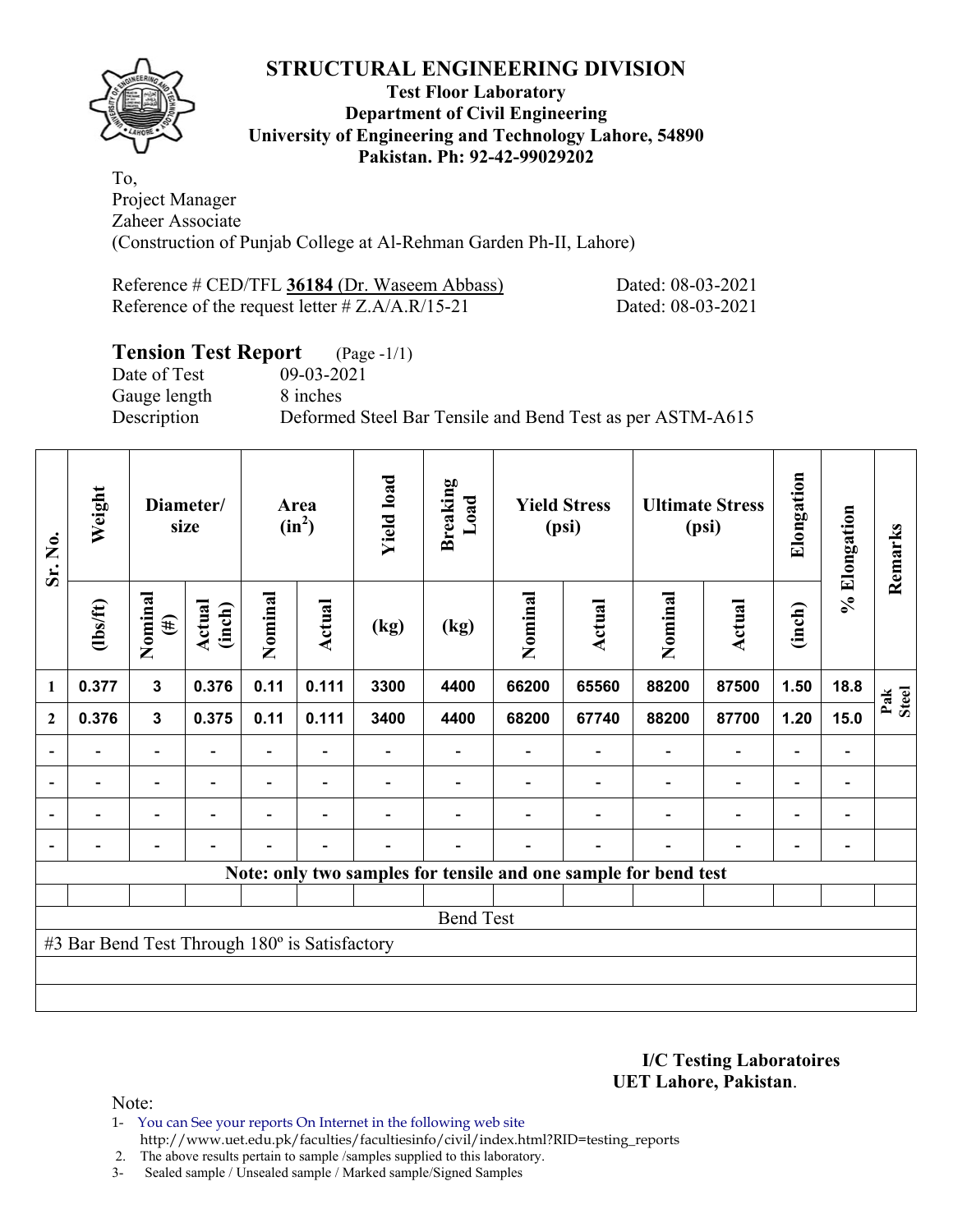

#### **Test Floor Laboratory Department of Civil Engineering University of Engineering and Technology Lahore, 54890 Pakistan. Ph: 92-42-99029202**

To, Project Manager Zaheer Associate Construction of Mosque "J-1" Block Al-Rehman Garden Ph-II, Lahore

| Reference # CED/TFL 36185 (Dr. Waseem Abbass)      | Dated: 08-03-2021 |
|----------------------------------------------------|-------------------|
| Reference of the request letter $\# Z.A/A.R/13-21$ | Dated: 03-03-2021 |

## **Tension Test Report** (Page -1/1)

Gauge length 8 inches

Date of Test 09-03-2021 Description Deformed Steel Bar Tensile and Bend Test as per ASTM-A615

| Sr. No.                  | Weight                                        |                          | Diameter/<br>size        | <b>Yield load</b><br><b>Breaking</b><br>Load<br><b>Yield Stress</b><br>Area<br>$(in^2)$<br>(psi) |                          |      | <b>Ultimate Stress</b><br>(psi) |         | Elongation                                                      | % Elongation             | Remarks                  |                              |                          |                        |
|--------------------------|-----------------------------------------------|--------------------------|--------------------------|--------------------------------------------------------------------------------------------------|--------------------------|------|---------------------------------|---------|-----------------------------------------------------------------|--------------------------|--------------------------|------------------------------|--------------------------|------------------------|
|                          | $\frac{2}{10}$                                | Nominal<br>$(\#)$        | Actual<br>(inch)         | Nominal                                                                                          | <b>Actual</b>            | (kg) | (kg)                            | Nominal | Actual                                                          | Nominal                  | <b>Actual</b>            | (inch)                       |                          |                        |
| 1                        | 0.376                                         | $\mathbf{3}$             | 0.375                    | 0.11                                                                                             | 0.111                    | 3800 | 4900                            | 76200   | 75700                                                           | 98200                    | 97700                    | 1.00                         | 12.5                     |                        |
| $\boldsymbol{2}$         | 0.377                                         | $\mathbf{3}$             | 0.376                    | 0.11                                                                                             | 0.111                    | 3700 | 4800                            | 74200   | 73620                                                           | 96200                    | 95500                    | 0.90                         | 11.3                     | Mughal<br><b>Steel</b> |
| $\overline{a}$           |                                               | $\overline{\phantom{0}}$ |                          |                                                                                                  |                          |      |                                 |         |                                                                 |                          |                          |                              |                          |                        |
| $\overline{\phantom{0}}$ | -                                             | $\blacksquare$           | $\overline{\phantom{a}}$ | $\overline{\phantom{a}}$                                                                         | $\overline{\phantom{a}}$ |      |                                 |         | $\overline{\phantom{a}}$                                        | $\overline{\phantom{a}}$ | $\blacksquare$           | $\qquad \qquad \blacksquare$ | $\overline{\phantom{a}}$ |                        |
|                          | $\blacksquare$                                | ۰                        |                          | $\blacksquare$                                                                                   | $\overline{\phantom{0}}$ |      |                                 |         | $\blacksquare$                                                  | $\overline{\phantom{0}}$ | $\blacksquare$           | $\blacksquare$               |                          |                        |
| $\overline{a}$           | -                                             | $\overline{\phantom{0}}$ | $\overline{\phantom{0}}$ | $\overline{\phantom{0}}$                                                                         | $\overline{\phantom{a}}$ | -    |                                 |         | $\overline{\phantom{a}}$                                        | $\overline{\phantom{0}}$ | $\overline{\phantom{0}}$ | $\overline{\phantom{0}}$     | $\overline{\phantom{a}}$ |                        |
|                          |                                               |                          |                          |                                                                                                  |                          |      |                                 |         | Note: only two samples for tensile and one sample for bend test |                          |                          |                              |                          |                        |
|                          |                                               |                          |                          |                                                                                                  |                          |      |                                 |         |                                                                 |                          |                          |                              |                          |                        |
|                          |                                               |                          |                          |                                                                                                  |                          |      | <b>Bend Test</b>                |         |                                                                 |                          |                          |                              |                          |                        |
|                          | #3 Bar Bend Test Through 180° is Satisfactory |                          |                          |                                                                                                  |                          |      |                                 |         |                                                                 |                          |                          |                              |                          |                        |
|                          |                                               |                          |                          |                                                                                                  |                          |      |                                 |         |                                                                 |                          |                          |                              |                          |                        |
|                          |                                               |                          |                          |                                                                                                  |                          |      |                                 |         |                                                                 |                          |                          |                              |                          |                        |

**I/C Testing Laboratoires UET Lahore, Pakistan**.

- 1- You can See your reports On Internet in the following web site http://www.uet.edu.pk/faculties/facultiesinfo/civil/index.html?RID=testing\_reports
- 2. The above results pertain to sample /samples supplied to this laboratory.
- 3- Sealed sample / Unsealed sample / Marked sample/Signed Samples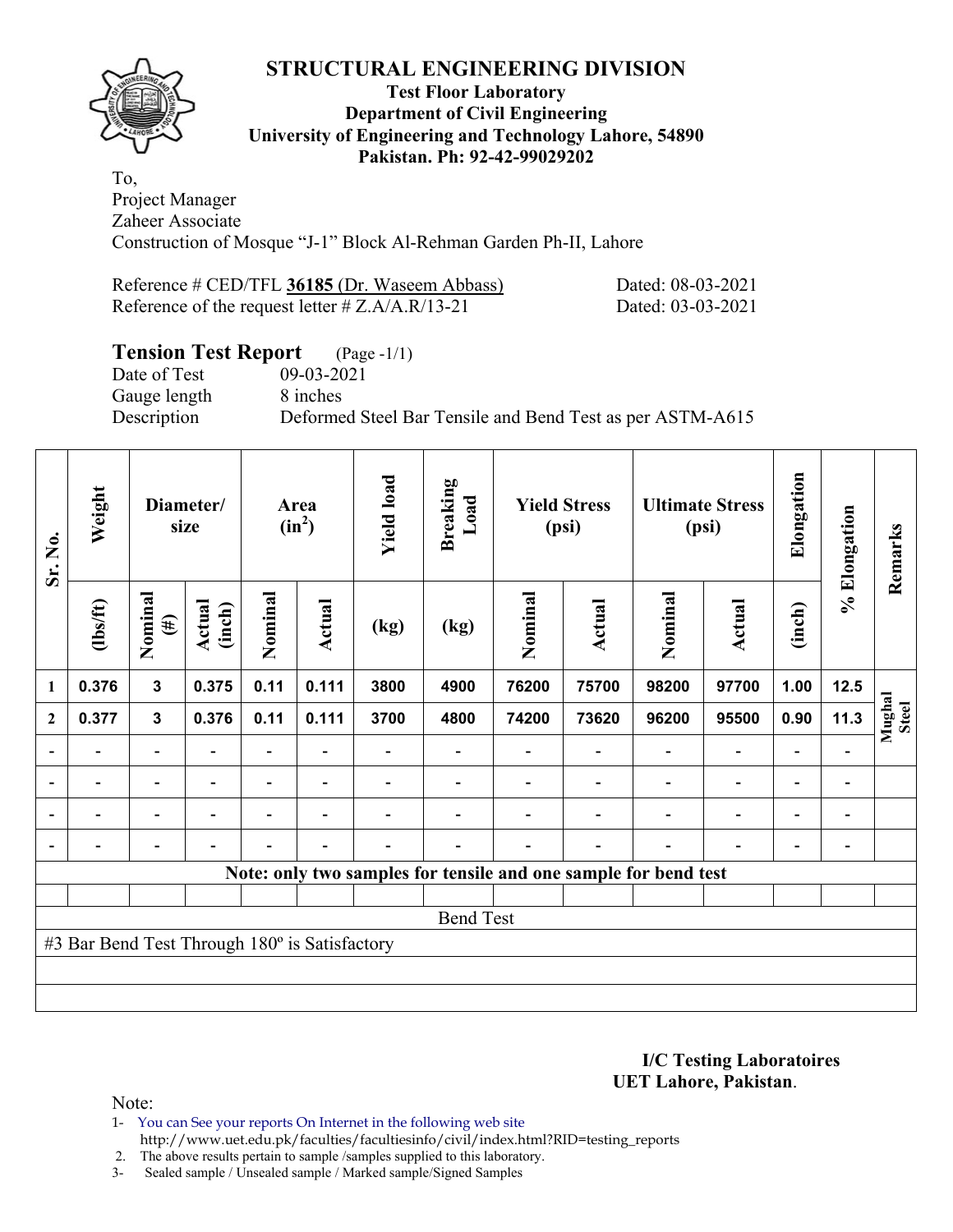

#### **Test Floor Laboratory Department of Civil Engineering University of Engineering and Technology Lahore, 54890 Pakistan. Ph: 92-42-99029202**

To, Project Manager Zaheer Associate (Punjab Group of Colleges Al-Rehman Campus at Al-Rehman Garden Ph-II, Lahore)

| Reference # CED/TFL 36186 (Dr. Waseem Abbass)      | Dated: 08-03-2021 |
|----------------------------------------------------|-------------------|
| Reference of the request letter $\# Z.A/A.R/12-21$ | Dated: 04-03-2021 |

# **Tension Test Report** (Page -1/1)

Date of Test 09-03-2021 Gauge length 8 inches

Description Deformed Steel Bar Tensile and Bend Test as per ASTM-A615

| Sr. No.        | Weight                                        | Diameter/<br>size        |                          |                | Area<br>$(in^2)$         | <b>Yield load</b><br><b>Breaking</b><br>Load |                  | <b>Yield Stress</b><br>(psi) |                                                                 | <b>Ultimate Stress</b><br>(psi) |                          | Elongation               | % Elongation             | Remarks                      |
|----------------|-----------------------------------------------|--------------------------|--------------------------|----------------|--------------------------|----------------------------------------------|------------------|------------------------------|-----------------------------------------------------------------|---------------------------------|--------------------------|--------------------------|--------------------------|------------------------------|
|                | $\frac{2}{10}$                                | Nominal<br>$(\#)$        | Actual<br>(inch)         | Nominal        | Actual                   | (kg)                                         | (kg)             | Nominal                      | <b>Actual</b>                                                   | Nominal                         | <b>Actual</b>            | (inch)                   |                          |                              |
| $\mathbf{1}$   | 0.363                                         | $\overline{\mathbf{3}}$  | 0.369                    | 0.11           | 0.107                    | 3800                                         | 4800             | 76200                        | 78520                                                           | 96200                           | 99200                    | 0.80                     | 10.0                     | <b>Steel</b><br>$\mathbf{S}$ |
| $\mathbf{2}$   | 0.362                                         | $\mathbf{3}$             | 0.368                    | 0.11           | 0.106                    | 3900                                         | 4800             | 78200                        | 80790                                                           | 96200                           | 99500                    | 0.75                     | 9.4                      |                              |
|                |                                               | $\blacksquare$           |                          |                |                          |                                              |                  |                              |                                                                 |                                 |                          | $\blacksquare$           |                          |                              |
| $\blacksquare$ | $\qquad \qquad \blacksquare$                  | $\blacksquare$           | $\blacksquare$           |                | $\overline{\phantom{a}}$ |                                              |                  |                              | $\blacksquare$                                                  | $\blacksquare$                  | $\overline{\phantom{0}}$ | $\overline{\phantom{0}}$ | $\blacksquare$           |                              |
| $\overline{a}$ |                                               | $\overline{\phantom{0}}$ | $\overline{\phantom{0}}$ |                | $\overline{\phantom{0}}$ |                                              |                  |                              | $\overline{\phantom{0}}$                                        | $\overline{\phantom{0}}$        | $\overline{a}$           | $\overline{\phantom{0}}$ | $\overline{\phantom{a}}$ |                              |
| $\blacksquare$ | $\overline{a}$                                | -                        | ۰                        | $\blacksquare$ | $\blacksquare$           | -                                            |                  |                              | $\overline{\phantom{0}}$                                        | $\overline{\phantom{0}}$        | $\overline{\phantom{0}}$ | $\overline{\phantom{0}}$ |                          |                              |
|                |                                               |                          |                          |                |                          |                                              |                  |                              | Note: only two samples for tensile and one sample for bend test |                                 |                          |                          |                          |                              |
|                |                                               |                          |                          |                |                          |                                              |                  |                              |                                                                 |                                 |                          |                          |                          |                              |
|                |                                               |                          |                          |                |                          |                                              | <b>Bend Test</b> |                              |                                                                 |                                 |                          |                          |                          |                              |
|                | #3 Bar Bend Test Through 180° is Satisfactory |                          |                          |                |                          |                                              |                  |                              |                                                                 |                                 |                          |                          |                          |                              |
|                |                                               |                          |                          |                |                          |                                              |                  |                              |                                                                 |                                 |                          |                          |                          |                              |
|                |                                               |                          |                          |                |                          |                                              |                  |                              |                                                                 |                                 |                          |                          |                          |                              |

**I/C Testing Laboratoires UET Lahore, Pakistan**.

Note:

1- You can See your reports On Internet in the following web site http://www.uet.edu.pk/faculties/facultiesinfo/civil/index.html?RID=testing\_reports

2. The above results pertain to sample /samples supplied to this laboratory.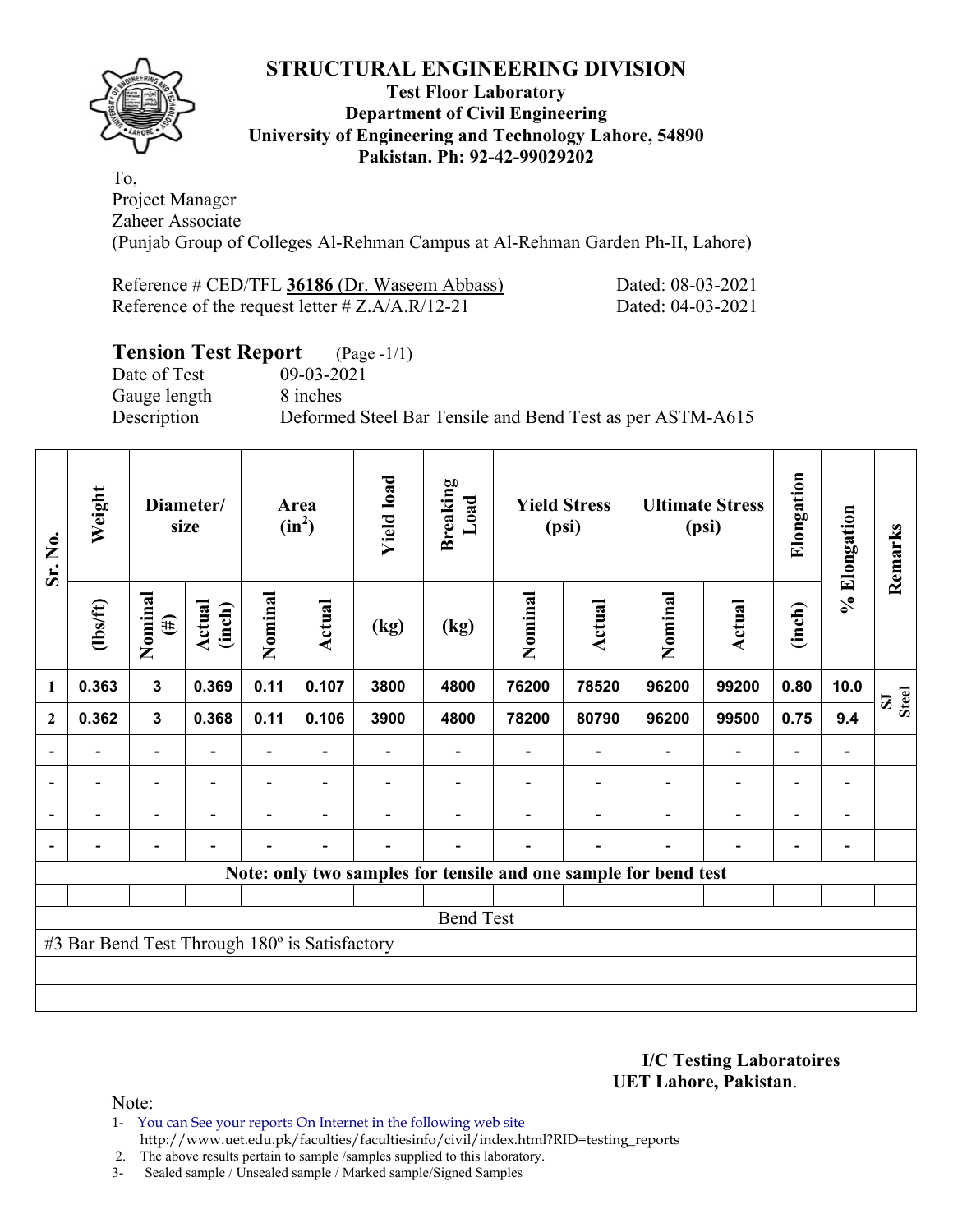

### **Test Floor Laboratory Department of Civil Engineering University of Engineering and Technology Lahore, 54890 Pakistan. Ph: 92-42-99029202**

To, Sub Divisional Officer R/O Drainge Sub Division Sheikhupura (Rehabilitation of Old Deg Nullah from DDC to QB Link Canal RD 0+000 to 103+000)

Reference # CED/TFL **36187** (Dr. M Rizwan Riaz) Dated: 08-03-2021 Reference of the request letter # 131/2-W Dated: 06-03-2021

| <b>Tension Test Report</b> | $(Page - 1/1)$                                            |
|----------------------------|-----------------------------------------------------------|
| Date of Test               | 09-03-2021                                                |
| Gauge length               | 8 inches                                                  |
| Description                | Deformed Steel Bar Tensile and Bend Test as per ASTM-A615 |
|                            |                                                           |

| Sr. No.        | Weight         | Diameter/<br><b>Size</b><br>(inch) |        | Area<br>$(in^2)$         |                          | <b>Yield load</b>                                    | <b>Breaking</b><br>Load | <b>Yield Stress</b><br>(psi) |                                                                 | <b>Ultimate Stress</b><br>(psi) |                          | Elongation               | % Elongation             | Remarks     |
|----------------|----------------|------------------------------------|--------|--------------------------|--------------------------|------------------------------------------------------|-------------------------|------------------------------|-----------------------------------------------------------------|---------------------------------|--------------------------|--------------------------|--------------------------|-------------|
|                | $\frac{2}{10}$ | Nominal                            | Actual | Nominal                  | Actual                   | (kg)                                                 | (kg)                    | Nominal                      | Actual                                                          | Nominal                         | <b>Actual</b>            | (inch)                   |                          |             |
| $\mathbf{1}$   | 4.223          | 10/8                               | 1.257  | 1.27                     | 1.241                    | 36200                                                | 54600                   | 62900                        | 64270                                                           | 94800                           | 97000                    | 1.30                     | 16.3                     | City<br>UAE |
| $\mathbf{2}$   | 4.229          | 10/8                               | 1.258  | 1.27                     | 1.243                    | 37200                                                | 54600                   | 64600                        | 65960                                                           | 94800                           | 96900                    | 1.30                     | 16.3                     |             |
| $\blacksquare$ |                | $\overline{\phantom{0}}$           |        | $\blacksquare$           |                          |                                                      |                         |                              |                                                                 |                                 | $\overline{\phantom{0}}$ | $\overline{\phantom{a}}$ | $\overline{\phantom{a}}$ |             |
| ۰              |                | $\overline{\phantom{0}}$           |        |                          |                          |                                                      |                         |                              |                                                                 | $\overline{\phantom{0}}$        | $\overline{\phantom{0}}$ | $\overline{\phantom{a}}$ | $\overline{\phantom{a}}$ |             |
|                |                | $\overline{\phantom{0}}$           |        | $\overline{\phantom{0}}$ | $\overline{\phantom{0}}$ |                                                      |                         |                              |                                                                 | $\overline{\phantom{0}}$        | $\overline{\phantom{0}}$ | $\overline{\phantom{a}}$ | $\overline{\phantom{a}}$ |             |
|                |                |                                    |        |                          |                          |                                                      |                         |                              |                                                                 |                                 |                          |                          |                          |             |
|                |                |                                    |        |                          |                          |                                                      |                         |                              | Note: only two samples for tensile and one sample for bend test |                                 |                          |                          |                          |             |
|                |                |                                    |        |                          |                          |                                                      |                         |                              |                                                                 |                                 |                          |                          |                          |             |
|                |                |                                    |        |                          |                          |                                                      | <b>Bend Test</b>        |                              |                                                                 |                                 |                          |                          |                          |             |
|                |                |                                    |        |                          |                          | 10/8" Dia Bar Bend Test Through 180° is Satisfactory |                         |                              |                                                                 |                                 |                          |                          |                          |             |
|                |                |                                    |        |                          |                          |                                                      |                         |                              |                                                                 |                                 |                          |                          |                          |             |
|                |                |                                    |        |                          |                          |                                                      |                         |                              |                                                                 |                                 |                          |                          |                          |             |

**I/C Testing Laboratoires UET Lahore, Pakistan**.

Note:

1- You can See your reports On Internet in the following web site http://www.uet.edu.pk/faculties/facultiesinfo/civil/index.html?RID=testing\_reports

2. The above results pertain to sample /samples supplied to this laboratory.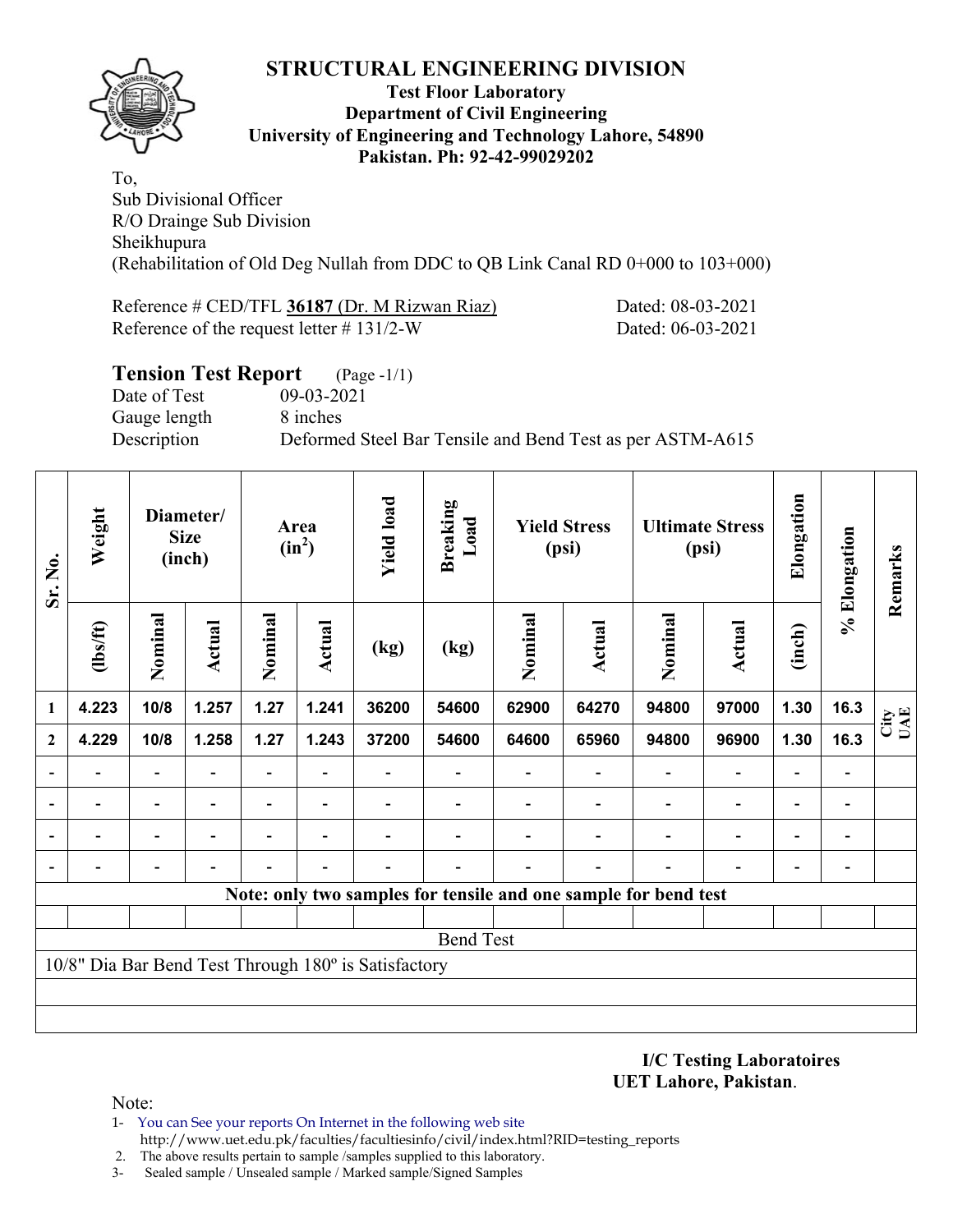

**Test Floor Laboratory Department of Civil Engineering University of Engineering and Technology Lahore, 54890 Pakistan. Ph: 92-42-99029202** 

Ref: CED/TFL/03/36188 Dated: 08-03-2021

Date of Test: 09-03-2021

**To, Resident Engineer PAVRON Improvement / Up Gradation of Road Mohmand Ghat (Mohmand Boundary) – Khar – Timergara & Tor Ghundai Including Existing Nawagai By-Pass (71.20 km)** 

Subject: **- CALIBRATION OF HYDRAULIC JACK WITH PRESSURE GAUGE (MARK: TFL/03/361818)** (Page # 1/2)

Reference to your Letter No. RE/TDB/2021/029, Dated: 04/03/2021 on the subject cited above. One Hydraulic Jack No. 555 with Pressure Gauge No. EN 837-1 as received by us has been calibrated. The results are tabulated as under:

| <b>Total Range</b>       | Zero - | 6000 (Psi) |
|--------------------------|--------|------------|
| <b>Calibrated Range:</b> | Zero - | 1200 (Psi) |

| <b>Hydraulic Jack Reading</b><br>(Psi) | 300    | 400    | 500    | 600    | 700    | 800    | 900    | 1000    | 1100    | 1200    |
|----------------------------------------|--------|--------|--------|--------|--------|--------|--------|---------|---------|---------|
| Calibrated Load (kg)                   | 62667  | 75067  | 86400  | 98933  | 112933 | 129867 | 144533 | 157733  | 170400  | 184533  |
| <b>Calibrated Pressure (Psi)</b>       | 399.08 | 478.05 | 550.23 | 630.04 | 719.20 | 827.04 | 920.44 | 1004.50 | 1085.17 | 1175.18 |

The Ram Area of Jack =  $346.36$  in<sup>2</sup>



 **UET Lahore, Pakistan**.

- 1- You can See your reports On Internet in the following web site http://www.uet.edu.pk/faculties/facultiesinfo/civil/index.html?RID=testing\_reports
- 2. The above results pertain to sample /samples supplied to this laboratory.
- 3- Sealed sample / Unsealed sample / Marked sample/Signed Samples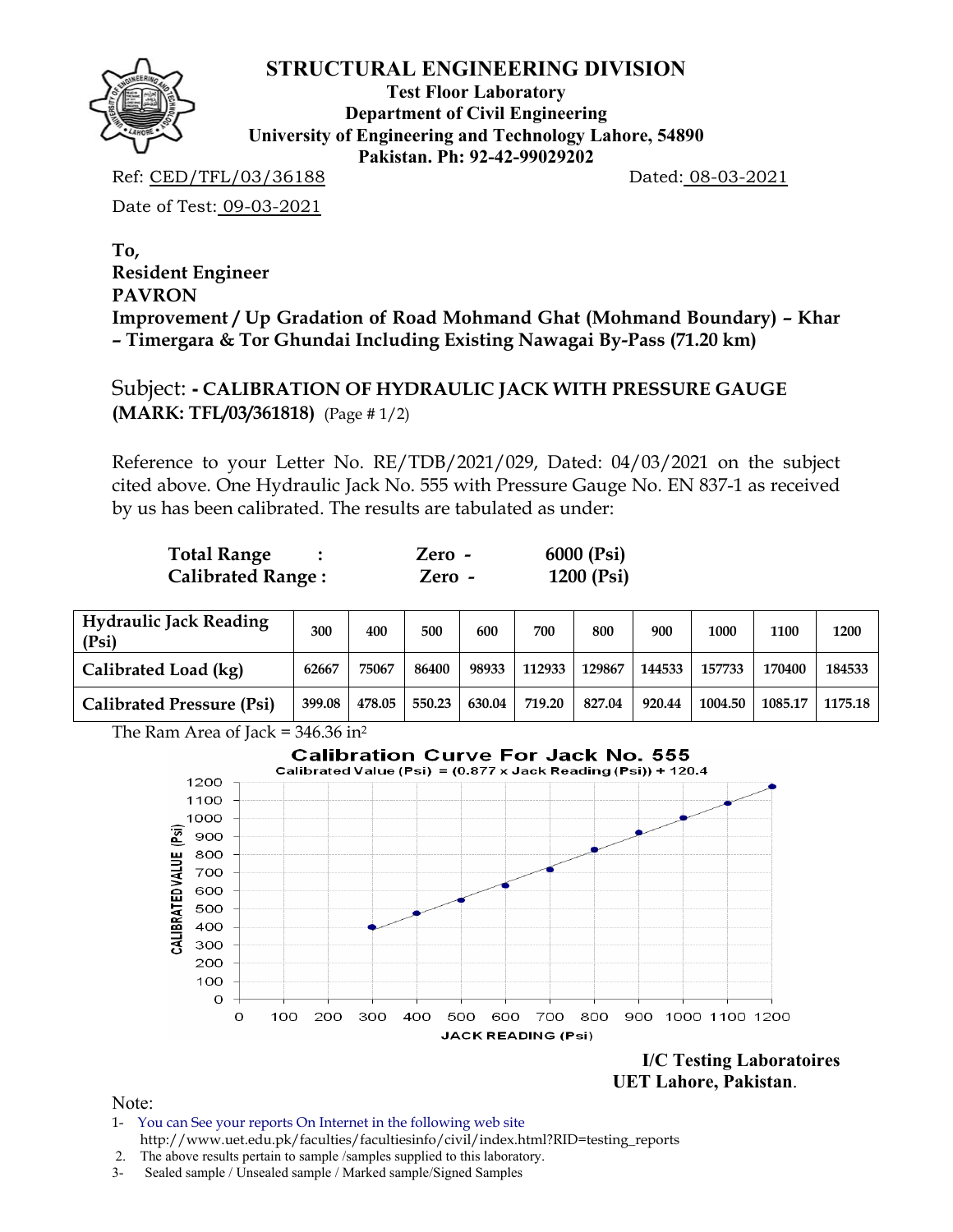

**Test Floor Laboratory Department of Civil Engineering University of Engineering and Technology Lahore, 54890 Pakistan. Ph: 92-42-99029202** 

Ref: CED/TFL/03/36188 Dated: 08-03-2021

Date of Test: 09-03-2021

**To, Resident Engineer PAVRON Improvement / Up Gradation of Road Mohmand Ghat (Mohmand Boundary) – Khar – Timergara & Tor Ghundai Including Existing Nawagai By-Pass (71.20 km)** 

## Subject: **- CALIBRATION OF DIAL GAUGES (MARK: TFL/03/36188)** (Page # 2/2)

 Reference to your Letter No. RE/TDB/2021/029, Dated: 04/03/2021 on the subject cited above. Four Dial Gauges as received by us have been calibrated on standard calibration device. The results are tabulated as under.

| <b>Total Range</b>       | Zero - | $100$ (mm)        |
|--------------------------|--------|-------------------|
| <b>Calibrated Range:</b> | Zero - | $50 \text{ (mm)}$ |

| Standard | <b>Dial Gauge Readings</b>    |                                |                                        |  |  |  |  |  |
|----------|-------------------------------|--------------------------------|----------------------------------------|--|--|--|--|--|
| Reading  | Dial Gauge No. I<br>(4C18901) | Dial Gauge No.<br>II (4C18942) | Dial Gauge No.<br><b>III</b> (4C19025) |  |  |  |  |  |
| 400      | 396                           | 397                            | 399                                    |  |  |  |  |  |
| 800      | 795                           | 795                            | 799                                    |  |  |  |  |  |
| 1200     | 1195                          | 1195                           | 1196                                   |  |  |  |  |  |
| 1600     | 1595                          | 1595                           | 1596                                   |  |  |  |  |  |
| 2000     | 1995                          | 1994                           | 1995                                   |  |  |  |  |  |
| 2400     | 2394                          | 2394                           | 2397                                   |  |  |  |  |  |
| 2800     | 2795                          | 2793                           | 2795                                   |  |  |  |  |  |
| 3200     | 3193                          | 3192                           | 3196                                   |  |  |  |  |  |
| 3600     | 3593                          | 3593                           | 3595                                   |  |  |  |  |  |
| 4000     | 3994                          | 3992                           | 3994                                   |  |  |  |  |  |
| 4400     | 4392                          | 4392                           | 4394                                   |  |  |  |  |  |
| 4800     | 4792                          | 4792                           | 4795                                   |  |  |  |  |  |
| 5000     | 4992                          | 4992                           | 4993                                   |  |  |  |  |  |

**I/C Testing Laboratoires UET Lahore, Pakistan**.

Note:

1- You can See your reports On Internet in the following web site http://www.uet.edu.pk/faculties/facultiesinfo/civil/index.html?RID=testing\_reports

2. The above results pertain to sample /samples supplied to this laboratory.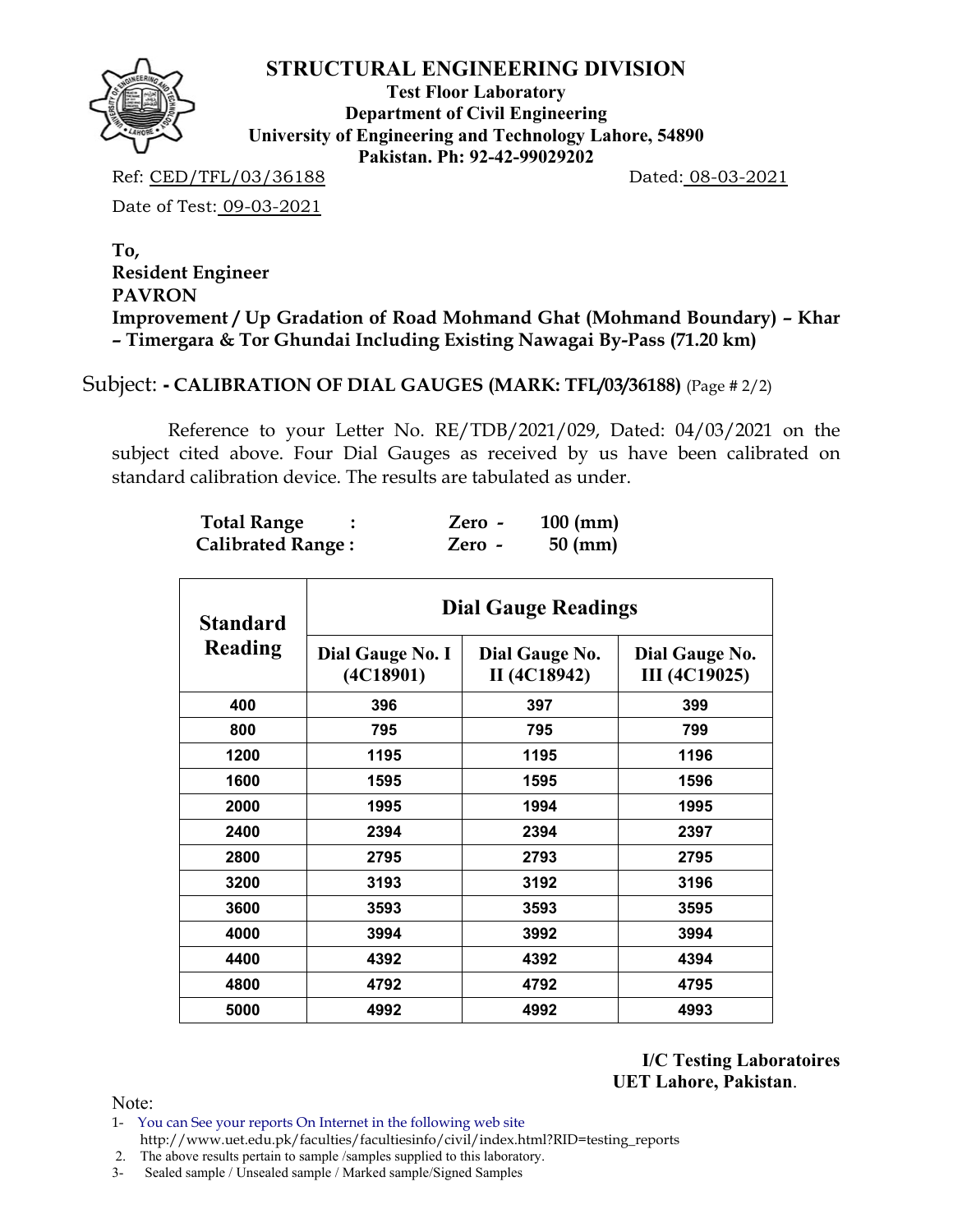**Test Floor Laboratory Department of Civil Engineering University of Engineering and Technology Lahore, 54890 Pakistan. Ph: 92-42-99029202** 

To, M/S Siddique Sons Lahore

Reference # CED/TFL **36192** (Dr. Asif Hameed) Dated: 09-03-2021 Reference of the request letter  $\#$  SS/Letter  $\#$  570 Dated: 09-03-2021

| <b>Tension Test Report</b> $(Page-1/2)$ |                             |
|-----------------------------------------|-----------------------------|
| Date of Test                            | $09 - 03 - 2021$            |
| Gauge length                            | 2 inches                    |
| Description                             | Aluminum Strip Tensile Test |

| Sr. No.      | Designation<br>(mm)      | Size of Strip<br>(cm)    | <b>X</b> Section<br>Area<br>$\text{(cm}^2\text{)}$ | <b>Yield load</b><br>(kN)    | <b>Breaking</b><br>Load<br>(kN)   | <b>Yield Stress</b><br>(MPa) | Ultimate<br><b>Stress</b><br>(MPa) | Elongation<br>(in) | % Elongation             | Remarks |
|--------------|--------------------------|--------------------------|----------------------------------------------------|------------------------------|-----------------------------------|------------------------------|------------------------------------|--------------------|--------------------------|---------|
| $\mathbf{1}$ | $\mathbf{3}$             | 28.20x3.50               | 98.70                                              | 7.60                         | 11.25                             | 77.00                        | 113.98                             | 0.40               | 20.00                    |         |
| -            | $\overline{\phantom{a}}$ | $\blacksquare$           | $\blacksquare$                                     | $\qquad \qquad \blacksquare$ | $\qquad \qquad \blacksquare$      | $\qquad \qquad \blacksquare$ | $\overline{a}$                     | $\blacksquare$     | $\overline{\phantom{0}}$ |         |
| -            | $\overline{\phantom{0}}$ | $\overline{\phantom{0}}$ | $\overline{\phantom{a}}$                           | $\overline{\phantom{0}}$     |                                   | $\overline{a}$               | $\overline{\phantom{a}}$           | $\blacksquare$     | $\overline{\phantom{0}}$ |         |
|              | ۰                        |                          |                                                    |                              |                                   |                              |                                    | ٠                  |                          |         |
| -            | $\overline{\phantom{0}}$ | $\overline{\phantom{0}}$ | $\overline{\phantom{a}}$                           | -                            |                                   | -                            | $\qquad \qquad \blacksquare$       |                    | $\overline{\phantom{0}}$ |         |
|              | -                        |                          |                                                    |                              |                                   |                              |                                    |                    | $\overline{\phantom{0}}$ |         |
|              |                          |                          |                                                    |                              | 'Only One Sample for Tensile Test |                              |                                    |                    |                          |         |
|              | <b>Bend Test</b>         |                          |                                                    |                              |                                   |                              |                                    |                    |                          |         |
|              |                          |                          |                                                    |                              |                                   |                              |                                    |                    |                          |         |
|              |                          |                          |                                                    |                              |                                   |                              |                                    |                    |                          |         |

**I/C Testing Laboratoires UET Lahore, Pakistan**.

Note:

- 1- You can See your reports On Internet in the following web site
- http://www.uet.edu.pk/faculties/facultiesinfo/civil/index.html?RID=testing\_reports

2. The above results pertain to sample /samples supplied to this laboratory.